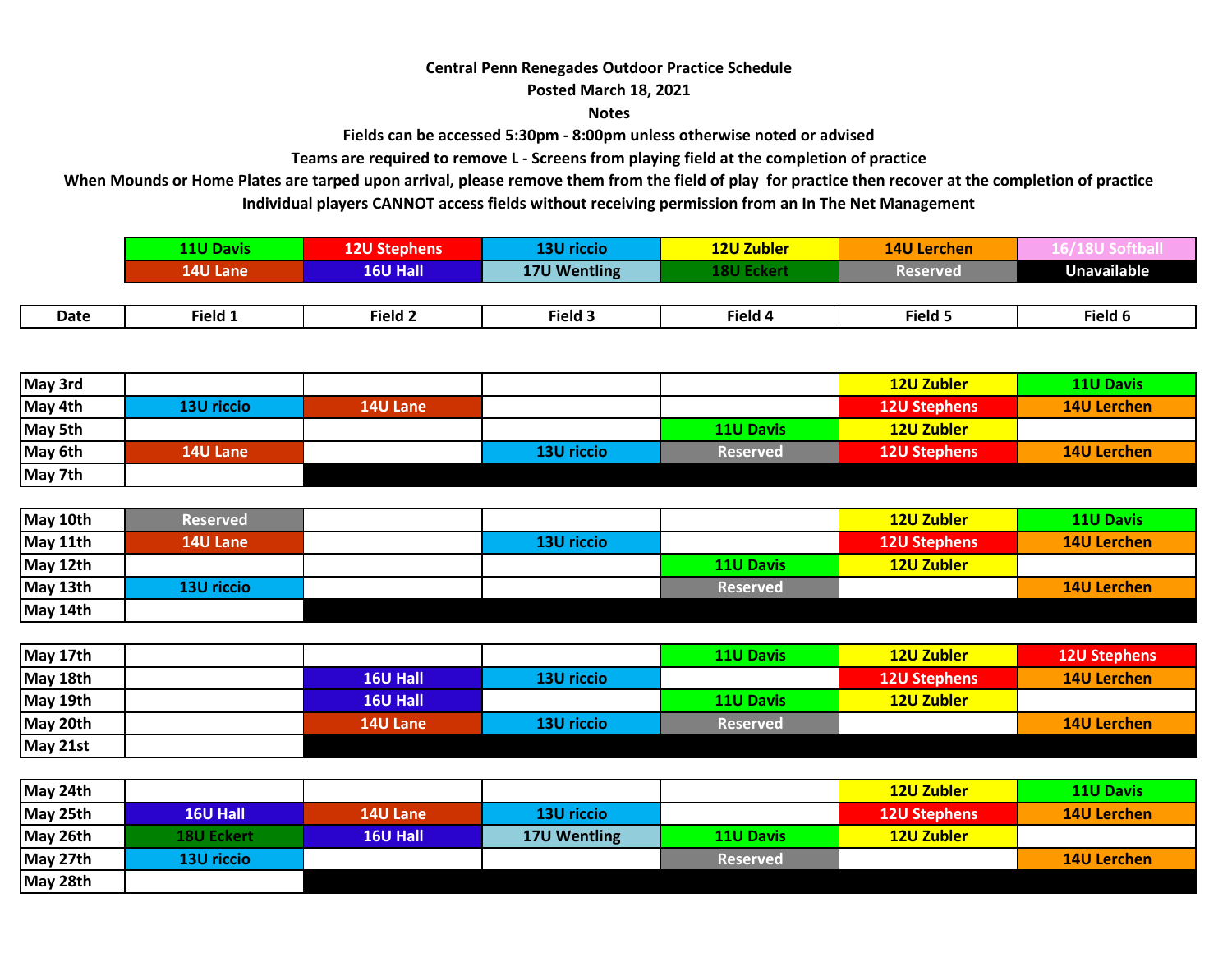| May 31st |                   |                 |                   |                     |                     |                    |
|----------|-------------------|-----------------|-------------------|---------------------|---------------------|--------------------|
| June 1st | <b>16U Hall</b>   | <b>14U Lane</b> | 13U riccio        | <b>12U Stephens</b> | <b>11U Davis</b>    | <b>14U Lerchen</b> |
| June 2nd | 17U Wentling      | 16U Hall        | <b>18U Eckert</b> |                     | <b>12U Zubler</b>   | 6/18U Softball     |
| June 3rd | <b>13U riccio</b> |                 |                   | <b>Reserved</b>     | <b>12U Stephens</b> | <b>14U Lerchen</b> |
| June 4th |                   |                 |                   |                     |                     |                    |

| June 7th  |              |          |                   |                  | 12U Zubler          | <b>11U Davis</b>   |
|-----------|--------------|----------|-------------------|------------------|---------------------|--------------------|
| June 8th  | 16U Hall     | 14U Lane | <b>18U Eckert</b> | 13U riccio       |                     | <b>14U Lerchen</b> |
| June 9th  | 17U Wentling |          | 16U Hall          | <b>11U Davis</b> | 12U Zubler          | 6/18U Softball     |
| June 10th | 13U riccio   |          |                   | <b>Reserved</b>  | <b>12U Stephens</b> | <b>14U Lerchen</b> |
| June 11th |              |          |                   |                  |                     |                    |

| June 14th |                   |          |                 |                     | 12U Zubler          | <b>11U Davis</b>   |
|-----------|-------------------|----------|-----------------|---------------------|---------------------|--------------------|
| June 15th | 13U riccio        | 16U Hall | <b>14U Lane</b> | <b>12U Stephens</b> | <b>11U Davis</b>    | <b>14U Lerchen</b> |
| June 16th | 17U Wentling      | 16U Hall | 13U riccio      |                     | 12U Zubler          | 16/18U Softball    |
| June 17th | <b>18U Eckert</b> |          |                 | <b>Reserved</b>     | <b>12U Stephens</b> | <b>14U Lerchen</b> |
| June 18th |                   |          |                 |                     |                     |                    |

| June 21st |                 |                 |                   |                   | <b>12U Zubler</b>   | <b>11U Davis</b>   |
|-----------|-----------------|-----------------|-------------------|-------------------|---------------------|--------------------|
| June 22nd | <b>14U Lane</b> | <b>16U Hall</b> | <b>13U riccio</b> | <b>18U Eckert</b> | <b>12U Stephens</b> | <b>14U Lerchen</b> |
| June 23rd | 17U Wentling    | <b>16U Hall</b> |                   | <b>11U Davis</b>  | 12U Zubler          | 16/18U Softball    |
| June 24th | 13U riccio      |                 |                   | <b>Reserved</b>   | <b>12U Stephens</b> | <b>14U Lerchen</b> |
| June 25th |                 |                 |                   |                   |                     |                    |

| June 28th       |                   |                 |                   | <b>12U Stephens</b> | 12U Zubler       | <b>11U Davis</b>   |
|-----------------|-------------------|-----------------|-------------------|---------------------|------------------|--------------------|
| June 29th       | 13U riccio        | <b>14U Lane</b> | 16U Hall          | <b>12U Stephens</b> | <b>11U Davis</b> | <b>14U Lerchen</b> |
| June 30th       | <b>18U Eckert</b> | 17U Wentling    | <b>13U riccio</b> | <b>12U Stephens</b> | 12U Zubler       | 16/18U Softball    |
| <b>July 1st</b> | <b>16U Hall</b>   |                 |                   |                     |                  |                    |
| <b>July 2nd</b> |                   |                 |                   |                     |                  |                    |

| July 5th        |                   |                 |                   |                  | <b>12U Zubler</b> | <b>11U Davis</b>   |
|-----------------|-------------------|-----------------|-------------------|------------------|-------------------|--------------------|
| July 6th        | <b>13U riccio</b> | <b>16U Hall</b> | <b>18U Eckert</b> |                  |                   | <b>14U Lerchen</b> |
| July 7th        | 16U Hall          | 17U Wentling    | 13U riccio        | <b>11U Davis</b> | <b>12U Zubler</b> | $911CA46 - 11$     |
| <b>July 8th</b> | 14U Lane          |                 |                   | <b>Reserved</b>  |                   |                    |
| July 9th        |                   |                 |                   |                  |                   |                    |